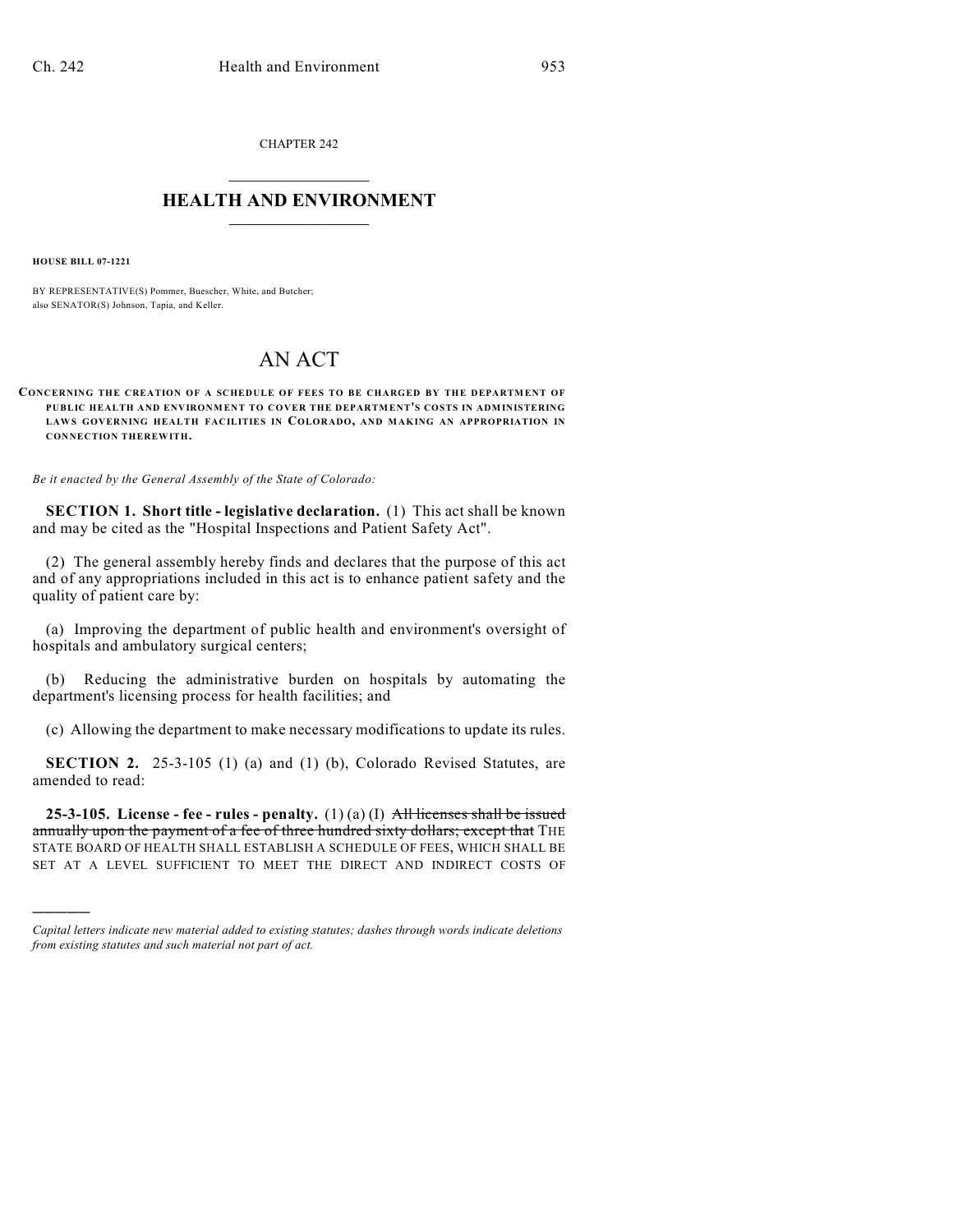ADMINISTRATION AND ENFORCEMENT OF THIS ARTICLE, AS APPROPRIATED BY THE GENERAL ASSEMBLY FOR EACH FISCAL YEAR, LESS ANY MONEYS APPROPRIATED FOR THE SAME FISCAL YEAR BY THE GENERAL ASSEMBLY FROM ANY OTHER SOURCE TO MEET SUCH COSTS. THE FEE SCHEDULE SHALL ALSO ENSURE THAT THE RESERVE BALANCE IN THE HEALTH FACILITIES GENERAL LICENSURE CASH FUND CREATED IN SECTION 25-3-103.1 (1) IS CONSISTENT WITH THE LIMITS SPECIFIED IN SECTION 24-75-402 (3), C.R.S., AND SHALL BE MODIFIED, AS NECESSARY, TO COMPLY WITH SAID LIMITS. THE STATE BOARD SHALL ESTABLISH AND MODIFY, AS NECESSARY, THE FEE SCHEDULE BY RULES ADOPTED IN ACCORDANCE WITH ARTICLE 4 OF TITLE 24, C.R.S. EXCEPT AS SPECIFIED IN SUBPARAGRAPH (II) OF THIS PARAGRAPH (a), THE DEPARTMENT MAY ASSESS FEES IN ACCORDANCE WITH THE FEE SCHEDULE ESTABLISHED BY THE STATE BOARD AGAINST HEALTH FACILITIES LICENSED BY THE DEPARTMENT. ALL FEES COLLECTED PURSUANT TO THE FEE SCHEDULE SHALL BE DEPOSITED IN THE HEALTH FACILITIES GENERAL LICENSURE CASH FUND CREATED IN SECTION 25-3-103.1 (1) AND SHALL BE SUBJECT TO APPROPRIATION BY THE GENERAL ASSEMBLY IN ACCORDANCE WITH SECTION 25-3-103.1 (2).

(II) An acute treatment unit shall be assessed a fee as set forth in paragraph (c) of this subsection (1), AN ASSISTED LIVING RESIDENCE SHALL BE ASSESSED A FEE AS SET FORTH IN SECTION 25-27-107, AND A SEPARATE FEE SHALL BE COLLECTED PURSUANT TO SECTION 25-3-704 TO MEET THE COSTS INCURRED BY THE DEPARTMENT IN COMPLETING THE REQUIREMENTS OF PART 7 OF THIS ARTICLE.

(III) All licenses A LICENSE ISSUED BY THE DEPARTMENT may be revoked at any time by the state board of health for any of the causes set forth in section 25-3-103 or for the A LICENSEE's failure of the holders thereof to comply with any of the rules of said THE STATE board or to make the reports as provided for in REQUIRED BY section 25-3-104. and Any person, partnership, association, company, or corporation opening, conducting, or maintaining any facility for the treatment and care of the sick or injured without having a WHO DOES NOT HAVE A provisional or regular license therefor AUTHORIZING SUCH PERSON OR ENTITY TO OPEN, CONDUCT, OR MAINTAIN THE FACILITY is guilty of a misdemeanor and, upon conviction thereof, shall be punished by a fine of not less than fifty dollars nor more than five hundred dollars.

(b) Notwithstanding the amount specified for the fee in paragraph (a) of this subsection  $(1)$ , the state board of health by rule or as otherwise provided by law may reduce the amount of the fee if necessary pursuant to section  $2\overline{4}$ -75-402 (3), C.R.S., to reduce the uncommitted reserves of the fund to which all or any portion of the fee is credited. After the uncommitted reserves of the fund are sufficiently reduced, the state board of health by rule or as otherwise provided by law may increase the amount of the fee as provided in section 24-75-402 (4), C.R.S.

**SECTION 3.** 25-3-103 (1), Colorado Revised Statutes, is amended to read:

**25-3-103. License denial or revocation - provisional license - rules.** (1) (a) THE DEPARTMENT OF PUBLIC HEALTH AND ENVIRONMENT MAY DENY AN application for a new or renewal license under this part 1 may be denied to an OR REVOKE A LICENSE IF THE applicant not meeting OR LICENSEE HAS NOT SATISFIED the requirements of this part 1 or part 6 of this article and the rules of the department of public health and environment. A license may be revoked for like reasons OR THE